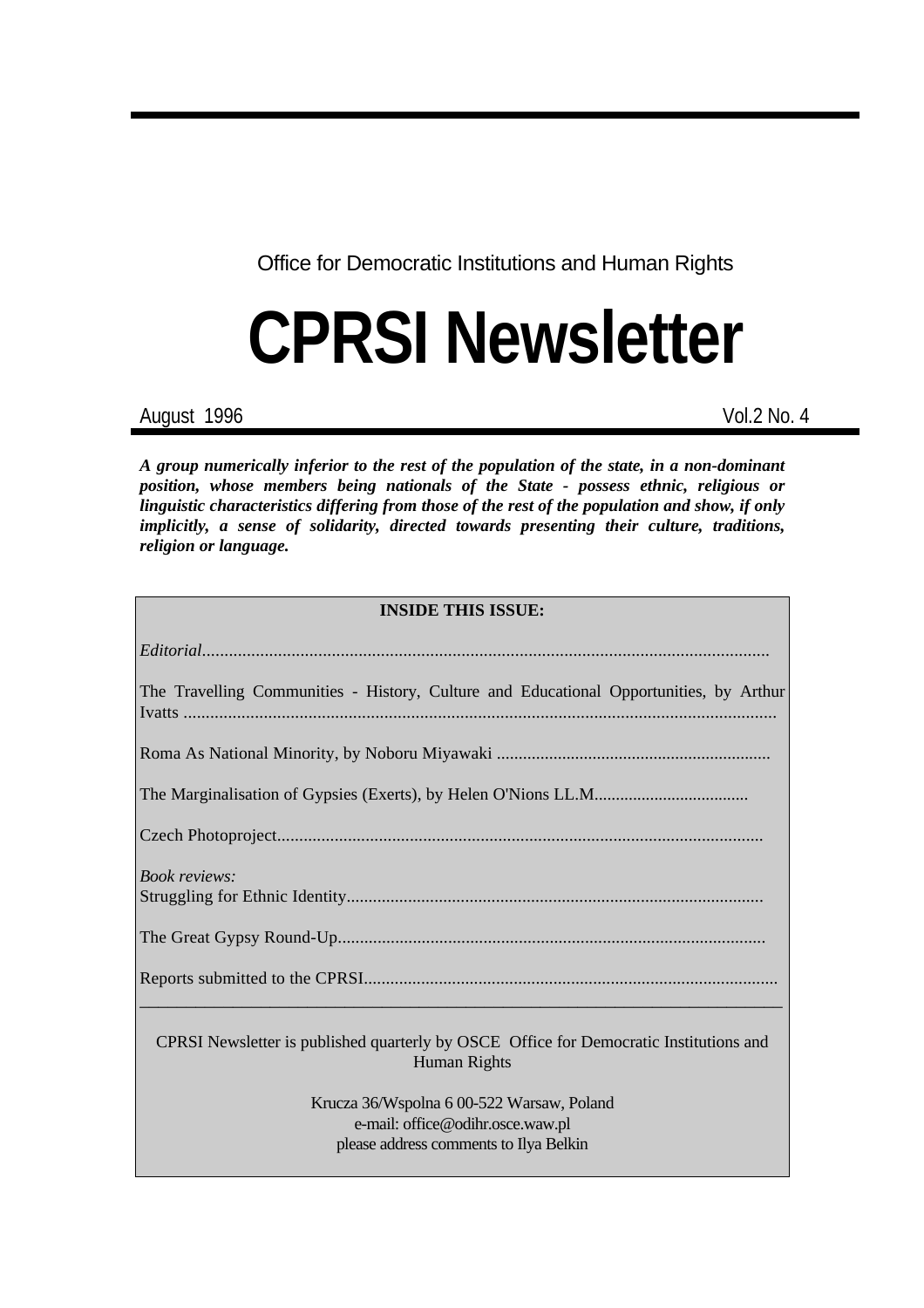### **EDITORIAL**

The current developments in Europe show that Roma regardless of their social status, are confronted with hostility, which by many is perceived as a result of social prejudices. In order to solve this problem it is not enough to initiate only welfare or development projects. Roma must be granted guarantees for the protection of civil liberties. This means a change in the political status of the Roma toward political, social and ethnic selfdetermination.

In order to help Roma people in Europe to identify their ethnic status as a minority we have decided to dedicate this issue of the CPRSI Newsletter to the problems of Roma ethnic identity as viewed from the different angles.

In that precise context of our newsletter the term "minority" may be taken to refer to: However, the defenition once proposed by the UN Special Rapporteur and commonly shared in most of the academic sources to identify the status of ethnic minority might be limited in its objective.

It may, in fact, be difficult to characterize 'the Roma'. Known by different names, even using different labels to identify themselves, the Roma comprise a relatively heterogenuos set of communities that perhaps are best understood in their own specific circumstances. Nevertheless, there are significant commonalities that bind the Roma together: commonalities in origin, language, culture, and historical experience in Europe.

We hope that this issue of the CPRSI Newsletter will contribute to the on-going process of Roma self-determination as an ethnic entity in the OSCE space. We wish you pleasant reading!

Ilya Belkin

# **THE TRAVELLING COMMUNITIES History, Culture and Educational Opportunities**

The phrase "Travelling Communities" is used to cover those identifiable, some of which have minority ethnic status, who either are, or have been traditionally associated with a nomadic lifestyle, and include Gypsy Travellers, Fairground families (or Showpeople), Circus families, New Travewllers, and other families living on boats.

Gypsy travellers are by far the largest group among Travelling communities and constitute a recognised minority ethnic group for the purposes of the 1976 Race Relations Act. Gtypsies have lived in England in substantial numbers since the beginning of the sixteenth century. Other groups of Gypsy Travelleres including those of Scottish, Welsh and Irish heritage share in general terms a common history. In addition , there is a small but growing number of Gypsies from Eastern Europe with refugee status who have recently settled in south east England. There is a little doubt that Gypsies originate from nomadic Indian tribes which migrated westwards probably during the ninth and tenth centuries AD. At the end of the eighteenth century, a connection was established between the language spoken by the Gypsies and major contemporary north Indian languages. Most Gypsy Travellers have retained the use of their inherited language.

#### *Note from the erditor:*

This part has been taken from the report from the office of Her Majesty's Chief Inspector of Schools prepared by Arthur R. Ivatts, which we have already used in our previous issue to introduce the efforts of his office as regards the education of Roma.

This time we would like to reproduce some findings of this report which directly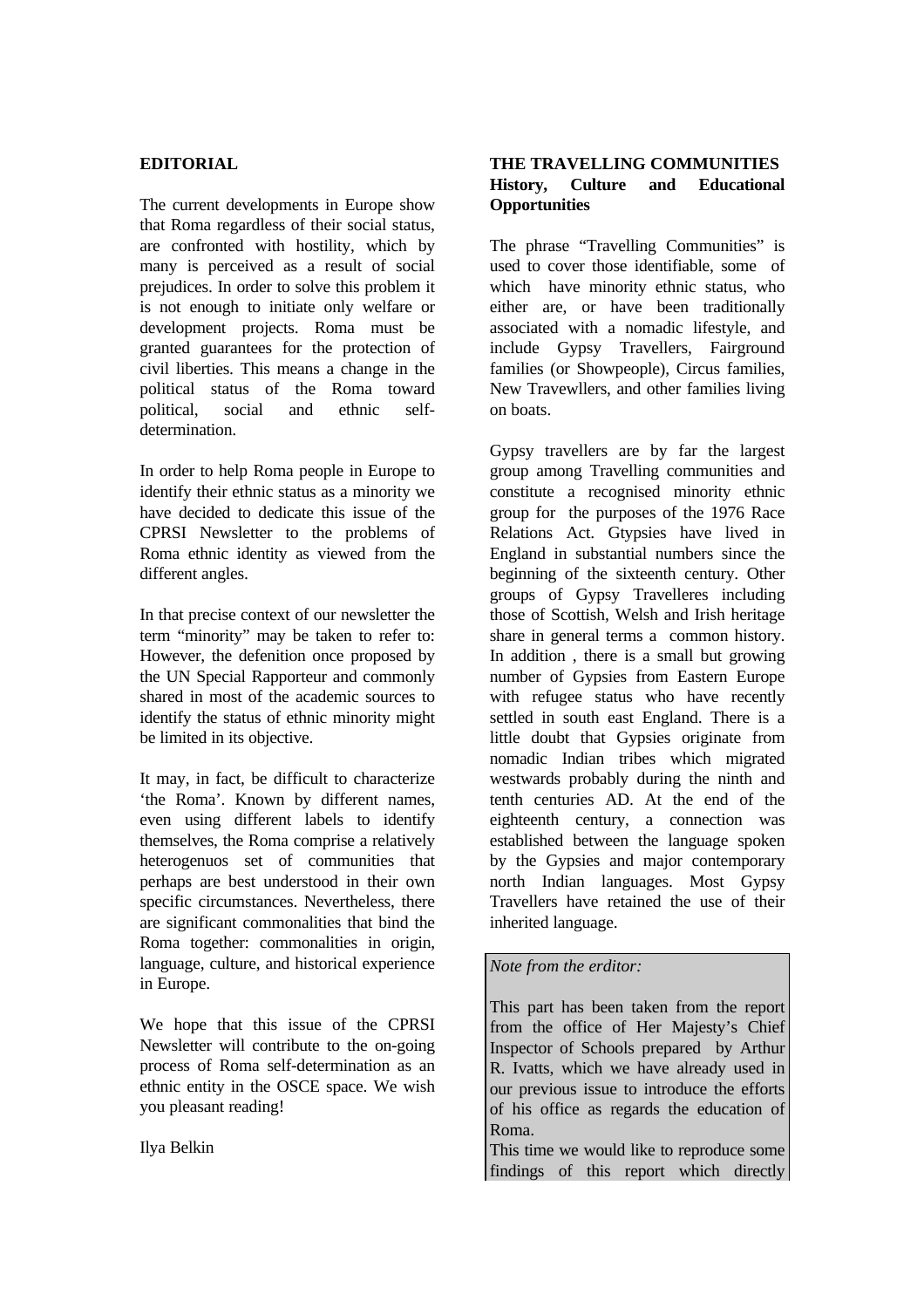correspond to the problems of Roma and Travelleres communities ethnic identity in the U. K.

#### **ROMA AS NATIONAL MINORITY, by Noboru Miyawaki**

In the framework of the OSCE (Organization on Security and Cooperation in Europe) the Roma minorities are be ptotected against the violation of their rights. I intented to consider in what dimension they can be perceived as a national in OSCE region, with reference to several previous works on the issue.

The term "national minority" is vague and has more than one concept. As indicated by its words, the term may consist of two concepts: nationality and minority. I will dwell on what defines "minority" because the term is "imcomplete" without reference to a particular ethnic, religious or linguistic context.

In what sense can "national minority" is distinguished from ethinic, religious, or linguistic minority? In the subjective sense of minority, the term "national" has reference to a "nation". A group of minority could incorporate itself into the nation-state of which it is a mainority; or it could resist incorporation.Whichever path it chooses, the minority should not be denied the rights to enjoy their own national culture if the nation-state is to treat all nationals on equal terms. In this sense, the concept of national minority has larger propotion of influence with

conciousness than ethnic, religious or linguistic minority. In this subjective sense, it seems that the some Roma minorities in many European states meet the subjective requirements of national minority.<sup>1</sup> The Vice-Secretary General of the Council of Euorpe said that the term "national minority" has to be defined so that Sinti

 $\overline{a}$ 

and Roma are included,<sup>2</sup> suggesting that the concept of national minority is not immutable. In the meantime,"ethnic minority" does not necessarily mean a minority in one State. It seems that "ethinic minority" would have less connection with nationaliy than "national minority" would. The European Commission for Democracy through Law's 1991 Proposed Convention and Recommendation 1201, in 1993, have defined "national minority" a "group which is smaller in number than the rest of the polulation of a State,whose members, who are nationals of that State, have ethinical,religious or linguistic features different from those of the rest of the polulation, and are guided by the will to safeguard their culture, traditions, religion,or language". Under this definition, what determines the status of "minority" inthe Roma case is whether or not the menbers of the Roma mino-rity are nationals of the nation-state within which they live: only the Roma and Sinti minorities who have own culture and who have nationality of the state in which they live would be recognized as national minorities. In my view this requirement of nationaliy is unreasonable, given the irreconcilable political and ethnic problems that cannot be separated from the concept of national minority. We saw the experience of the difficulty of solution of ethinic conflict and we need to exclude discriminations in the dimension of nationality. The ethinic conflict is closely related to nation-state system which creates the term "nationality".

*Note from the editor:*

 $\overline{a}$ 

Noboru Miyawaki is an Assistant Professor at the Matsuyama University, Japan.

<sup>1</sup> The arguments about this theme, see, Nicolae Gheorghe and Thomas Acton, "Dealing with Multiculturality",ODIHR

Bulletin,Vol.3,No.2,Spring 1995,p.35.

<sup>2</sup> Romani Rose,"Sinti and Roma as National Minorities in the Countries of Europe",ODIHR Bulletin,Vol.3,No.2,Spring , 1995, p.43.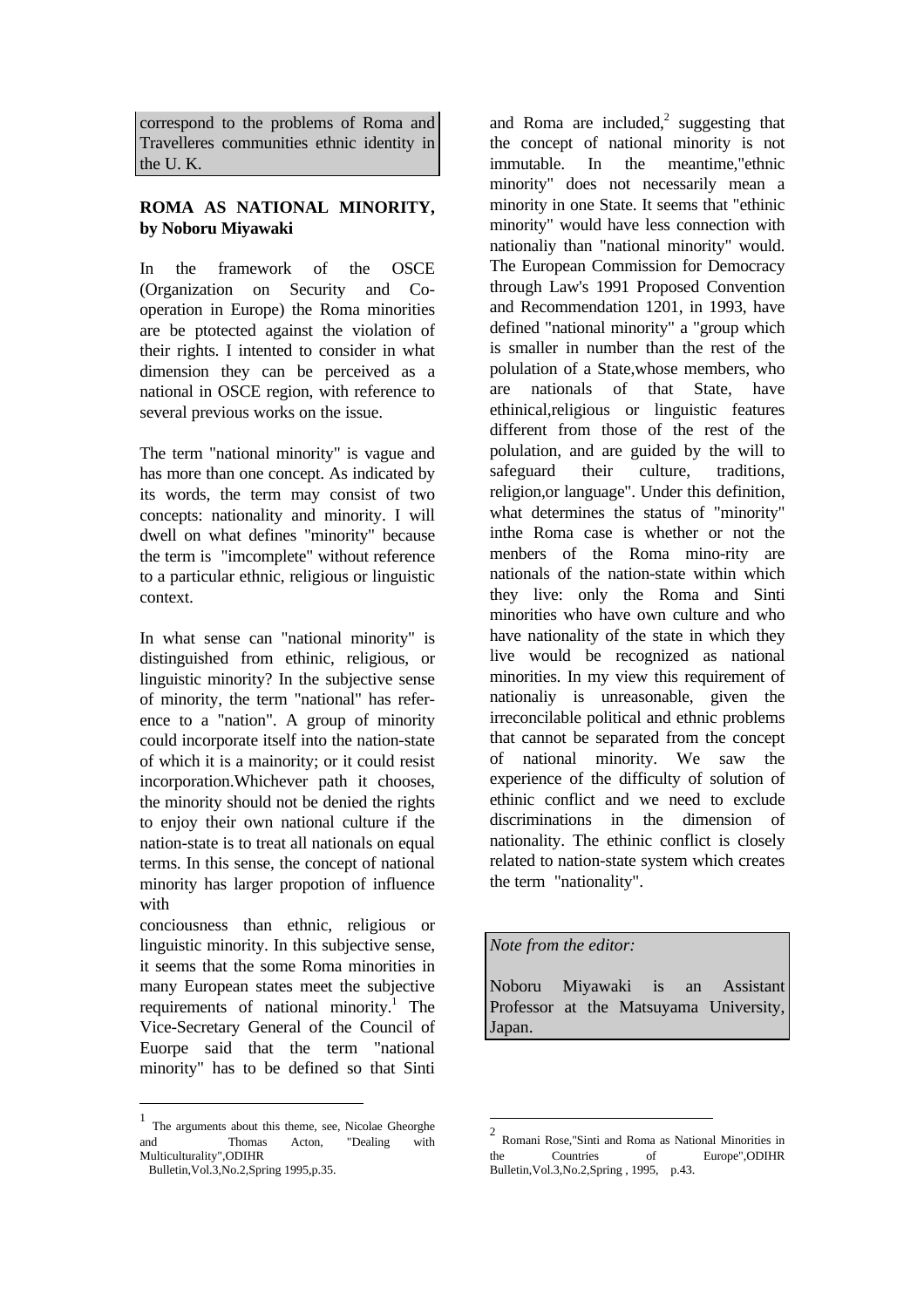#### **THE MARGINALISATION OF GYPSIES (Exerts) by Helen O'Nions LL.M.**

Despite the recognition that Gypsies constitute a racial group for the purposes of the Race

Relations Act 1976, they have persistently suffered discrimination and prejudice from the rest of society. The Criminal Justice and Public Order Act 1994 (hereinafter CJPOA) contains provisions which will reduce the number of authorised Gypsy sites available in an attempt to discourage the nomadic way of life which has been central to the lives of many Gypsies for over five-hundred years. The effect of this legislation will be to worsen the hostility shown towards the Gypsy community. It is also likely to have severe implications for the welfare of the Gypsy family unit. Ultimately however, a comparison with other European jurisdictions will illustrate that this legislation will not succeed in persuading Gypsies to abandon their traditions because it is founded on a myth, namely that Gypsies are simply a social bonding of nomads with no distinctive culture or group identity.

Gypsies have been recognised by the judiciary as constituting a racial group for the purposes of the Race Relations Act 1976 since the 1989 case of CRE v Dutton [1989] 1 All ER 306. In practice however, the Gypsy community has been increasingly marginalised. The common perception that they are merely a 'social group of nomads' with no bona fide cultural values distinct from the host society (Leigeios, 1987) has threatened to undermine the Gypsy identity. Whilst the Council of Europe and the European Commission of Human Rights (Buckley v UK App 20348/92 11.1.95) have been actively defending and promoting the Gypsy culture, the United Kingdom has pursued a policy of integration and assimilation culminating in the CJPOA 1994. This article examines the rationale behind this 'anti-gypsy' legislation and explores why attempts to assimilate are

destined to fail, as they have done in numerous other countries, because the foundations upon which they are laid are misconceived.

There are estimated to be around 12,600 Gypsy families in England and Wales (D/E 1994) who regularly find themselves subjected to a unique amount of abuse and hostility from the dominant society:

 "The history of the Romani people is a story of relentless persecution. From the

 Middle Ages to the present day, they have been the target of racial discrimination and

outright genocide"(Puxon 1987, p12).

Since their arrival in the United Kingdom, estimated to be around the turn of the sixteenth century (Kendrick & Puxon 1972, ch 1), the Gypsy lifestyle has been resented and much of this resentment has found expression through the legal system. In 1530, Henry VIII ordered their departure within forty days unless they chose to abandon their 'naughty, idle and ungodly life'. Similarly, in 1959, s27 of the Highways Act directly discriminated against Gypsies by prohibiting camping on highways, an offence which could not be committed by 'Gorgios'.(1)

Contempt has also been expressed by regional media who have been quick to yield to the

temptation of sensationalism:

 "It is a tragedy that our society continues to tolerate and even subsidise these ragbag

 vagabonds who sponge off the state and steal it blind....Set up a Gypsy site next to

 Sellafield where they can pinch as much radiation as they like" (High Wycombe

 Midweek, Editorial, 6 July 1993; see generally National Gypsy Council,  $(1981)(2)$ 

Allegations of Gypsy misbehaviour are regularly reported as fact. The following is a typical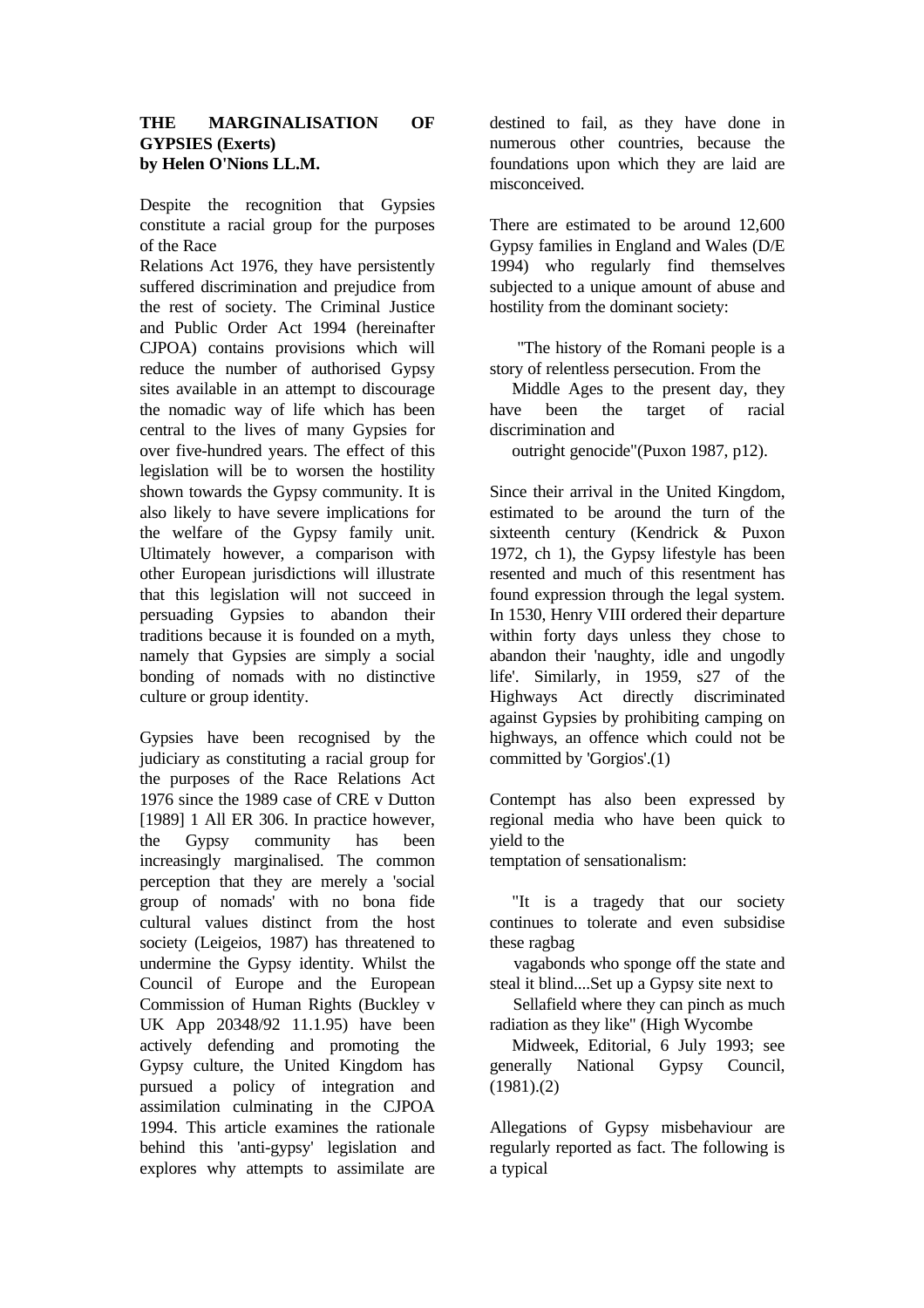example: Gypsy spokesperson John Nash told a Buckingham reporter "all his people wanted was a bit or peace and quiet", the paper responded "try telling that to the owner of the £55,000 barn which was set alight by what police believe were Gypsies" [emphasis added]. (High Wycombe Midweek, 6 July 1993, in National Gypsy Council 1992.)

With the help of the media, local opposition to Gypsy encampments is intensified and anti-Gypsy pressure groups emerge with frightening frequency. In the Somerset village of Middlezoy, local residents went all the way to the High Court in a vain attempt to frustrate the Council's statutory duty of site provision. When accused, by a reporter, of racism, one female villager retorted:

 "A bullet in the head is what they need....If I were dying of cancer I'd buy a shotgun

 and take out six of them." (The Independent, 16 June 1993.)

For local Councillors, there are few votes to be won in accommodating Gypsies. Sir John Cripps found that hostile public opinion was the major force preventing Local Authorities from honouring their Caravan Sites Act 1968 S6 duty to provide sites:

 "it is not possible, however, to overstate the intensity of feeling, bordering on the

 frenetic, aroused by a proposal to establish a site for Gypsies in almost any

 reasonable location." (D/E 1977 para 3.19)

An analysis of the inaccuracy of the assumptions underlying this entrenched intolerance is of

paramount importance to the question of how and why Gypsies should maintain their own culture and traditions, free from persecution.

*Note from the editor:*

Presenting some abstracts of the article by Helen O'Nions we would also like to introduce you to the "Gypsy Lore Society" site on the Internet, which provides an outstanding collection of the most up-todate events in today's world of Roma. The Gypsy Lore Society is a non-profit, taxexempt organization dedicated to fostering communication among those interested in Gypsy Studies. The Society publishes a quarterly Newsletter and a biannual Journal.

Membership in the 'Gypsy Lore Society' includes a subscription to the quarterly Newsletter and the twice-yearly 'Journal of the Gypsy Lore Society'. You can receive information about membership by writing to: 'Gypsy Lore Society' Sheila Salo, Treasurer, 5607 Greenleaf Rd., Cheverly, MD 20785

'The Gypsy Lore Society' address in the Internet is:  $\qquad \qquad$  is:

http://hamp.hampshire.edu/~ratS88/gls

# **CZECH PHOTOPROJECT**

#### *Note from the editor:*

In August 1995 the CPRSI received a letter from Mr. Juul Hondius who has been working as a photographer in the Czech Republic. In this letter Mr. Homdius described the photoproject which, in his own words, "...individualizing the Romani community would promote greater understanding and a perception of Roma as an equal entity." His pictures were used by 'O'Drom' magazine, exhibitions and newspapers.

A photographic project could, in fact, confront the existing attitudes of the society with the suffering of real people, expressed in documentary art of photography. We decided to introduce you to some of the pictures that we have received so far.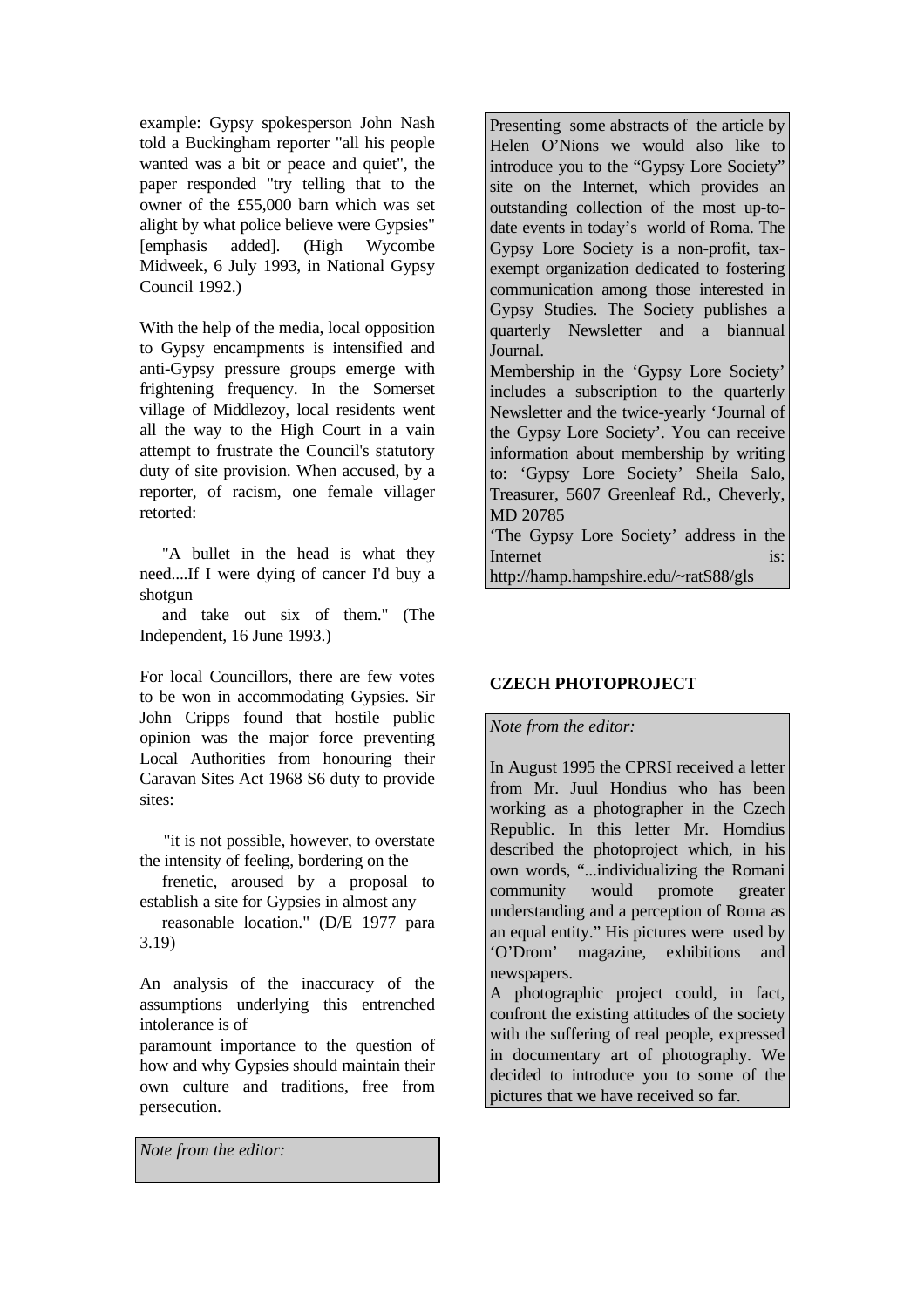| <b>URES</b> |  |
|-------------|--|

# **BOOK REVIEWS:**

# **STRUGGLING FOR ETHNIC IDENTITY**

Copyright © August 1992 by Human Rights Watch All rights reserved. Printed in the United States of America ISBN 1-56432-078-2

This book written by Rachel Tritt, consultant to the U.S. Helsnki Watch Commitee, and edited by Jeri Laber and Lois Whitma, director and deputy director of Helsinki Watch. It is based on information collected durting fact-finding missions conducted by Ms. Tritt in the months of October 1991 through March 1992. Several hundred Romanies were interviewed, both rural and urban whose mother tongues were Romany, Czech, Slovak or Hungarian.

The book is presented as a very thorough report on the background of the most recent situation of Roma minority in Slovakia and Czech Republic.

# **THE GREAT GYPSY ROUND-UP, by Antonio Gomez Alfaro**

Copyright © 1996 by the Gypsy Research Centre/Editorial Presencia Gitana ISBN 84-87347-12-6 Paperback

The research carried out in different Spanish archives over a period of years by the journalist Antonio Gomez Alfaro (Cordoba, Andalusia, 1931) has enabled him to recover a wealth historical documentation, used at the time for his doctoral thesis , entitled "*El expediente general de Gitanos*", which reconstructs the conflicting relations existing between the Gypsies, on the one hand, and society and the state on the other.

The same researcher's interest in the dramatic episode of the general imprisonmentof 1749 has led him to write several different works on its development, the circumstances surrounding it and it later consequences.

*The Great Gypsy Round-Up* reconstructs the most distressing of the epitsodes suffered by the Gypsies in Spain: the general round-up carried out in the reign of Ferdinand VI on 30 July 1749. The universal nature of the operation deprived ten or twelve thousand women and men, old people and children, of their freedom in one single day, "simply for being Gypsies": such is the supposed collective crime which is explicitly mentioned in several official reports of the time as a justification for the measure.

The author describes the coordination of the state authorities bent on the round-up; the cooperation of the Church and its passive attitude towards the iniquity of the project and the outrages committed by all those who made the wretched operation possible. He recounts the "profitable" cooperation, in the role of informers, of the compatriots, fellow townsfolk of those arrested , and provides blood curdling testimonies of the protracted ordeal suffered as a result of the general imprisonment "of the most unfortunate vassals of the kingdom", and which dragged on after reconsideration of the measure up to the pardon which was finally ordered by Charles III - on 16 June 1763.

The research rescues this genuine Spanish contribution to the universal history of infamy and scorn form the shameful oblivion in which it has retained, and unearths a former *social* discourse, the reasons and theories of which are identical to no small number of current attitudes and procedures - all over the world, and not just in Spain - which today we call , in plain language, "institutional racism".